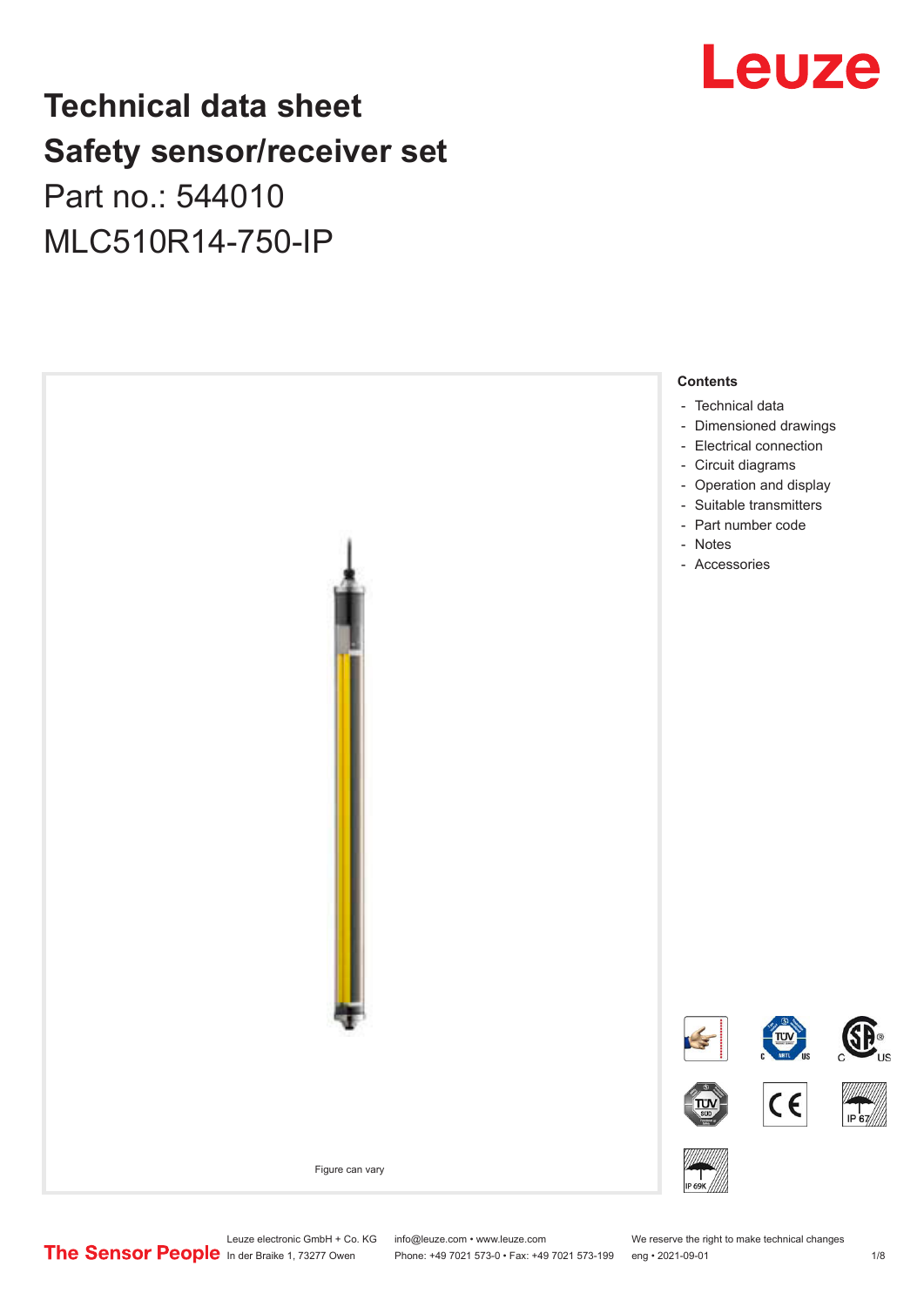## <span id="page-1-0"></span>**Technical data**

# Leuze

#### **Basic data**

| <b>Series</b> | <b>MLC 500</b>        |
|---------------|-----------------------|
| Device type   | Receiver              |
| Contains      | 2x BT-IP swivel mount |
| Application   | Finger protection     |
|               |                       |

#### **Functions**

**Function package Functions** 

| <b>Basic</b>                    |
|---------------------------------|
| Automatic start/restart         |
| Transmission channel changeover |

#### **Characteristic parameters**

| <b>Type</b>            | 4, IEC/EN 61496          |
|------------------------|--------------------------|
| <b>SIL</b>             | 3, IEC 61508             |
| <b>SILCL</b>           | 3, IEC/EN 62061          |
| Performance Level (PL) | e, EN ISO 13849-1        |
| $PFH_n$                | 7.73E-09 per hour        |
| Mission time $T_{M}$   | 20 years, EN ISO 13849-1 |
| Category               | 4, EN ISO 13849          |
|                        |                          |

#### **Protective field data**

**Resolution** 14 mm **Protective field height** 750 mm

#### **Optical data**

| Synchronization | Optical between transmitter and receiver |
|-----------------|------------------------------------------|

#### **Electrical data**

|                           | ------------                       |                         |
|---------------------------|------------------------------------|-------------------------|
| <b>Protective circuit</b> |                                    | Overvoltage protection  |
|                           |                                    | Short circuit protected |
|                           |                                    |                         |
|                           | Performance data                   |                         |
|                           | Supply voltage U <sub>p</sub>      | 24 V, DC, -20  20 %     |
|                           | Current consumption, max.          | 150 mA                  |
|                           | <b>Fuse</b>                        | 2 A semi time-lag       |
|                           |                                    |                         |
|                           | <b>Outputs</b>                     |                         |
|                           | Number of estaty-related ewitching | 2 Piere(s)              |

**Number of safety-related switching outputs (OSSDs)** ce(s)

| Safety-related switching outputs |                                      |  |  |
|----------------------------------|--------------------------------------|--|--|
| <b>Type</b>                      | Safety-related switching output OSSD |  |  |
| Switching voltage high, min.     | 18 V                                 |  |  |
| Switching voltage low, max.      | 2.5V                                 |  |  |
| Switching voltage, typ.          | 22.5V                                |  |  |
| Voltage type                     | DC.                                  |  |  |
| Current load, max.               | 380 mA                               |  |  |
| <b>Load inductivity</b>          | $2,000$ µH                           |  |  |
| Load capacity                    | $0.3 \mu F$                          |  |  |
| Residual current, max.           | $0.2 \text{ mA}$                     |  |  |
| Residual current, typ.           | $0.002 \, \text{mA}$                 |  |  |
| Voltage drop                     | 1.5V                                 |  |  |

| Safety-related switching output 1 |                     |  |  |
|-----------------------------------|---------------------|--|--|
| Assignment                        | Connection 1, pin 2 |  |  |
| <b>Switching element</b>          | Transistor, PNP     |  |  |

#### **Safety-related switching output 2 Connection 1, pin 4 Switching element** Transistor, PNP

#### **Timing**

| <b>Timing</b>                                 |                              |  |  |  |
|-----------------------------------------------|------------------------------|--|--|--|
| Response time                                 | 17 <sub>ms</sub>             |  |  |  |
| <b>Restart delay time</b>                     | $100$ ms                     |  |  |  |
| <b>Connection</b>                             |                              |  |  |  |
| <b>Number of connections</b>                  | 1 Piece(s)                   |  |  |  |
| <b>Connection 1</b>                           |                              |  |  |  |
| <b>Function</b>                               | Machine interface            |  |  |  |
| Type of connection                            | Cable with connector         |  |  |  |
| <b>Cable length</b>                           | 15,000 mm                    |  |  |  |
| <b>Sheathing material</b>                     | <b>PVC</b>                   |  |  |  |
| <b>Thread size</b>                            | M <sub>12</sub>              |  |  |  |
| <b>Material</b>                               | Metal                        |  |  |  |
| No. of pins                                   | 5 -pin                       |  |  |  |
|                                               |                              |  |  |  |
| <b>Cable properties</b>                       |                              |  |  |  |
| Permissible conductor cross<br>section, typ.  | $0.25$ mm <sup>2</sup>       |  |  |  |
| Length of connection cable, max.              | 100 <sub>m</sub>             |  |  |  |
| Permissible cable resistance to               | $200 \Omega$                 |  |  |  |
| load, max.                                    |                              |  |  |  |
| <b>Mechanical data</b>                        |                              |  |  |  |
| Dimension (Ø x L)                             | 52.5 mm x 950 mm             |  |  |  |
| <b>Housing material</b>                       | Metal                        |  |  |  |
| Metal housing                                 | Aluminum                     |  |  |  |
| Lens cover material                           | Plastic / PMMA               |  |  |  |
| <b>Material of end caps</b>                   | Diecast zinc                 |  |  |  |
| Net weight                                    | 900 g                        |  |  |  |
| <b>Housing color</b>                          | Yellow, RAL 1021             |  |  |  |
| <b>Type of fastening</b>                      | Swivel mount                 |  |  |  |
|                                               |                              |  |  |  |
| <b>Protective tube</b><br><b>Material</b>     | PMMA, clear                  |  |  |  |
| <b>Material of end caps</b>                   | V4A stainless steel (1.4404) |  |  |  |
| Material of clamping cylinder                 | PA <sub>6</sub>              |  |  |  |
| Material of pressure-equalization<br>membrane | PA <sub>6</sub>              |  |  |  |
| Cable gland material                          | PA <sub>6</sub>              |  |  |  |
|                                               |                              |  |  |  |
| <b>Operation and display</b>                  |                              |  |  |  |
| Type of display                               | LED                          |  |  |  |
| <b>Number of LEDs</b>                         | 2 Piece(s)                   |  |  |  |
| Environmental data                            |                              |  |  |  |
| Ambient temperature, operation                | 055 °C                       |  |  |  |
| Ambient temperature, storage                  | $-30$ 70 °C                  |  |  |  |
| <b>Relative humidity (non-condensing)</b>     | 095%                         |  |  |  |

Leuze electronic GmbH + Co. KG info@leuze.com • www.leuze.com We reserve the right to make technical changes<br>
The Sensor People in der Braike 1, 73277 Owen Phone: +49 7021 573-0 • Fax: +49 7021 573-199 eng • 2021-09-01 Phone: +49 7021 573-0 • Fax: +49 7021 573-199 eng • 2021-09-01 2/8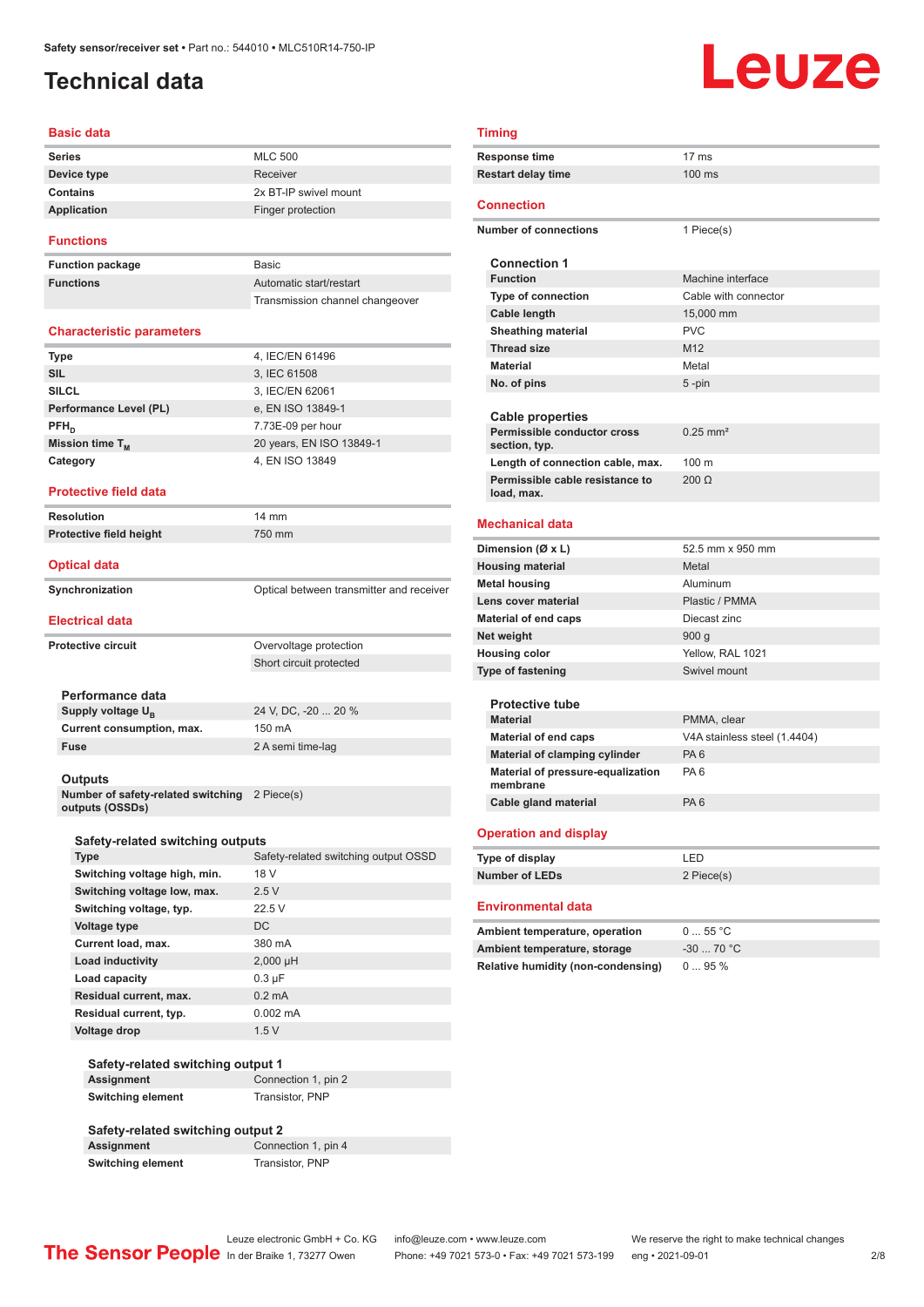## **Technical data**

## Leuze

#### **Certifications**

| Degree of protection        | IP 65               |
|-----------------------------|---------------------|
|                             | IP 66               |
|                             | IP 67               |
|                             | IP 69K              |
| <b>Protection class</b>     | III                 |
| <b>Certifications</b>       | c CSA US            |
|                             | c TÜV NRTL US       |
|                             | S Mark              |
|                             | <b>TÜV Süd</b>      |
| <b>Vibration resistance</b> | $50 \text{ m/s}^2$  |
| Shock resistance            | $100 \text{ m/s}^2$ |
| <b>US patents</b>           | US 6,418,546 B      |
|                             |                     |

| <b>Classification</b> |  |  |  |
|-----------------------|--|--|--|
|                       |  |  |  |

| <b>Customs tariff number</b> | 85365019 |
|------------------------------|----------|
| eCl@ss 5.1.4                 | 27272704 |
| eCl@ss 8.0                   | 27272704 |
| eCl@ss 9.0                   | 27272704 |
| eCl@ss 10.0                  | 27272704 |
| eCl@ss 11.0                  | 27272704 |
| <b>ETIM 5.0</b>              | EC002549 |
| <b>ETIM 6.0</b>              | EC002549 |
| <b>ETIM 7.0</b>              | EC002549 |
|                              |          |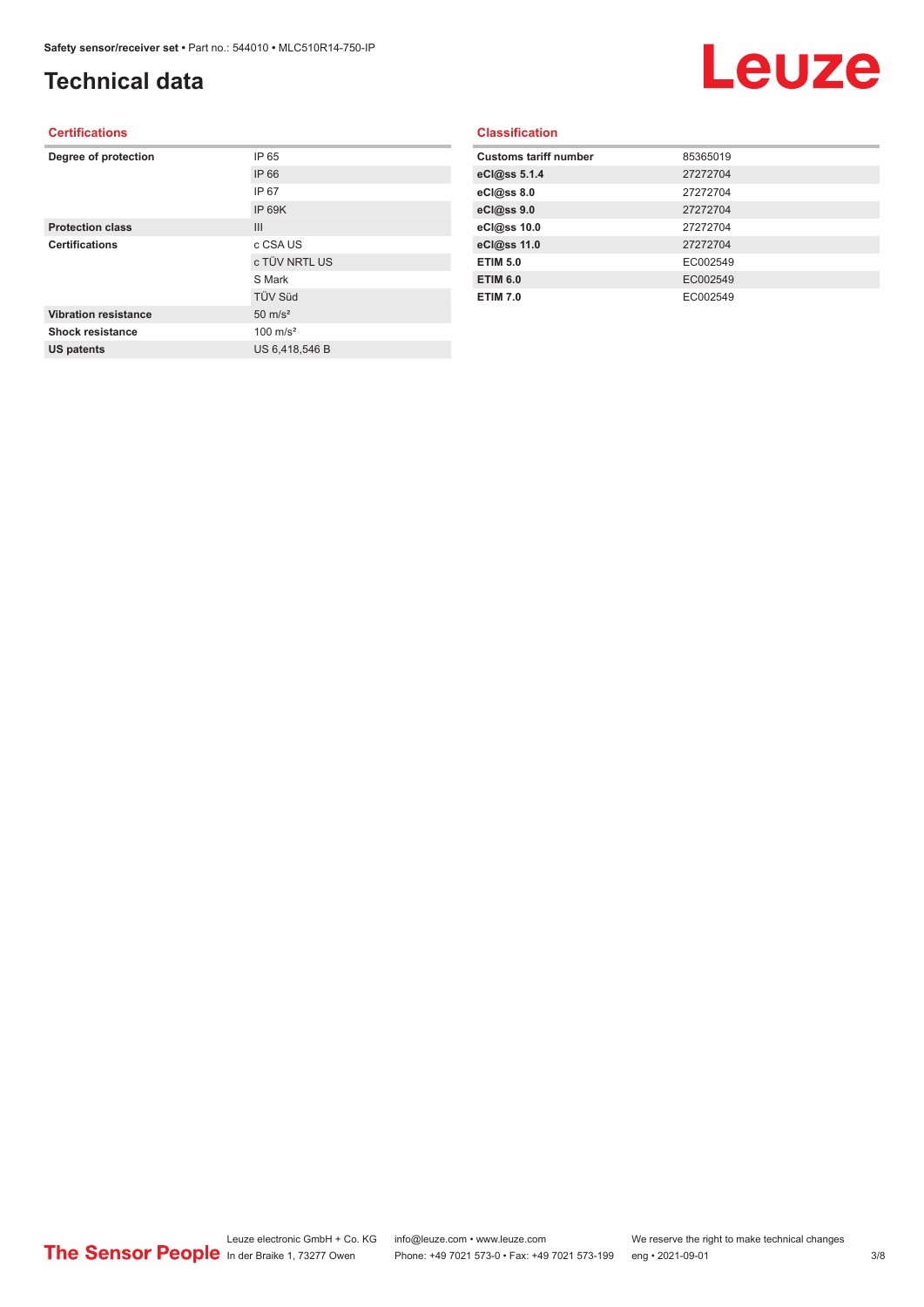## <span id="page-3-0"></span>**Dimensioned drawings**

All dimensions in millimeters

MLC safety light curtains pre-mounted in the IP protective tube





a Connection cable

- b Mounting brackets for mounting
- c End caps, stainless steel V4A
- d MLC receiver
- e IP protective tube

A Total height incl. mounting brackets = 970 mm

- L Spacing of drilled holes for mounting brackets
	- $= 950$  mm
- $H_{\text{PEN}}$  Effective protective field height = 750 mm

Leuze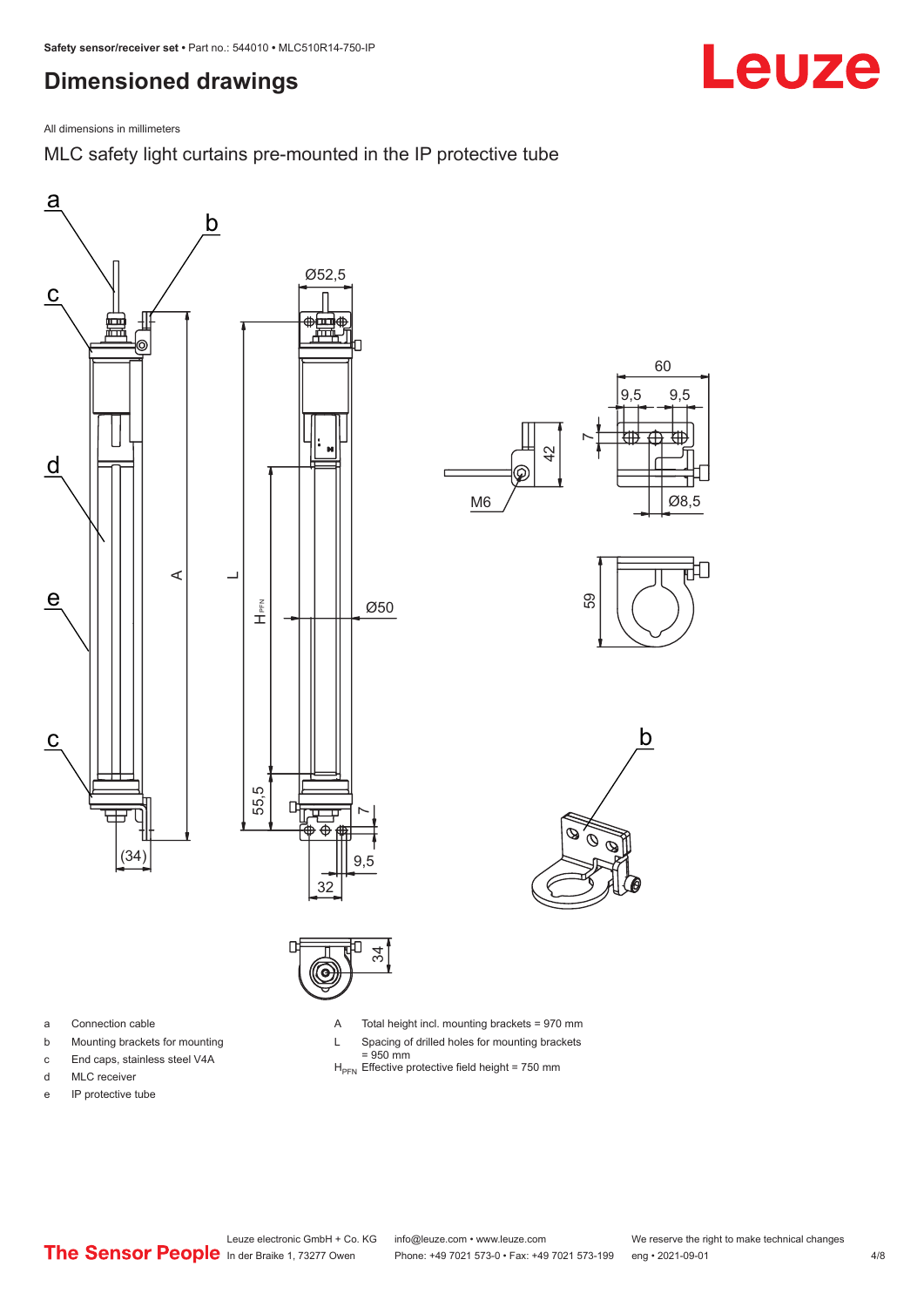## <span id="page-4-0"></span>**Electrical connection**

#### **Connection 1**

| <b>Function</b>           | Machine interface    |
|---------------------------|----------------------|
| Type of connection        | Cable with connector |
| Cable length              | 15,000 mm            |
| <b>Sheathing material</b> | <b>PVC</b>           |
| Cable color               | <b>Black</b>         |
| <b>Thread size</b>        | M <sub>12</sub>      |
| <b>Type</b>               | Male                 |
| <b>Material</b>           | Metal                |
| No. of pins               | $5$ -pin             |
| Encoding                  | A-coded              |
| <b>Connector housing</b>  | <b>FE/SHIELD</b>     |

| Pin | Pin assignment    | <b>Conductor color</b> |              |
|-----|-------------------|------------------------|--------------|
|     | VIN1              | <b>Brown</b>           |              |
|     | OSSD1             | White                  |              |
|     | VIN <sub>2</sub>  | Blue                   |              |
|     | OSSD <sub>2</sub> | <b>Black</b>           | $\triangleq$ |
| ۰b  | <b>FE/SHIELD</b>  | Gray                   |              |

## **Circuit diagrams**

Connection diagram receiver



- VIN1 =  $+24$  V, VIN2 = 0 V: transmission channel C1
- VIN1 =  $0$  V, VIN2 =  $+24$  V: transmission channel C2

## Leuze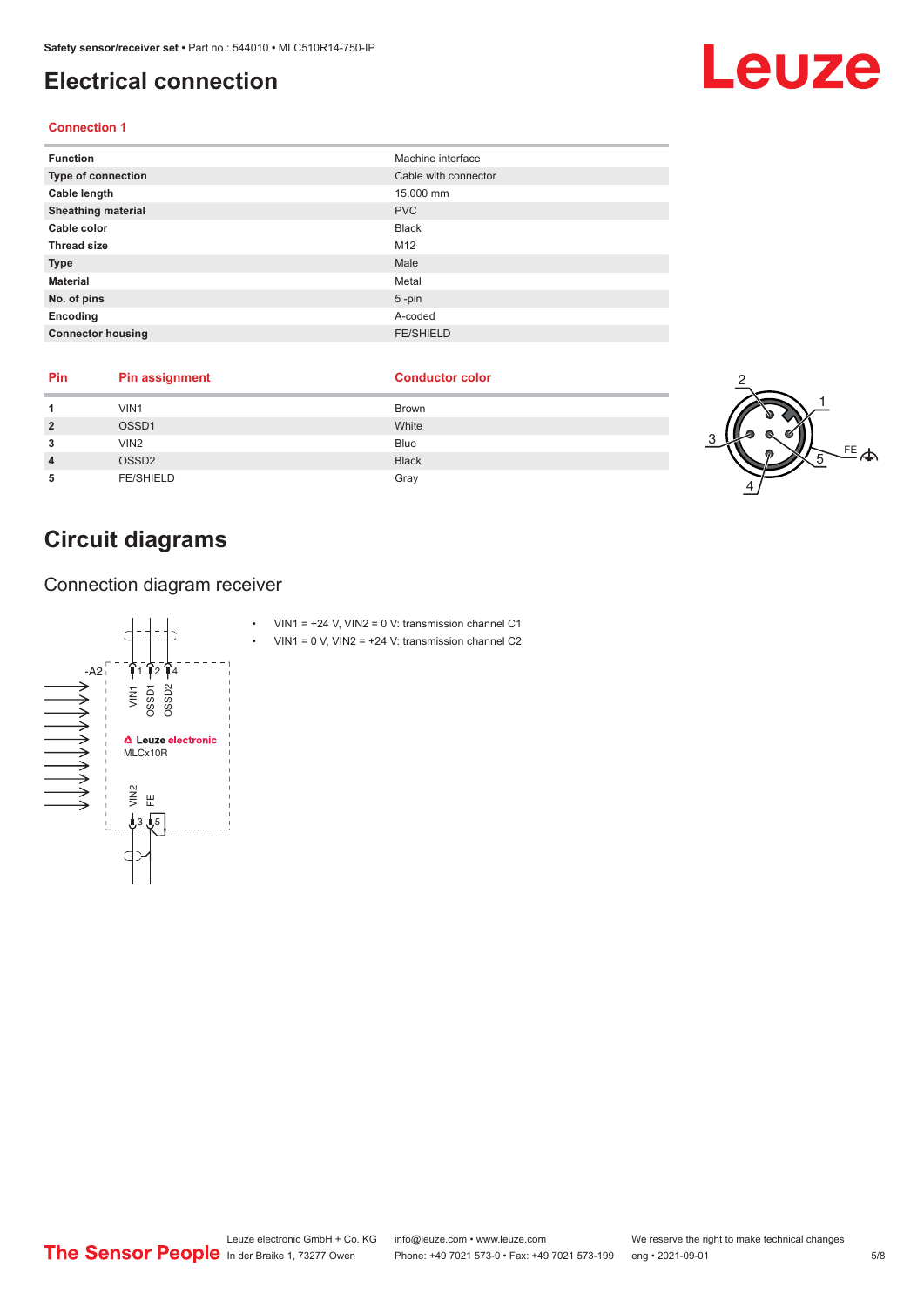## <span id="page-5-0"></span>**Circuit diagrams**

# Leuze

### Circuit diagram example with downstream MSI-SR4B safety relay



## **Operation and display**

| <b>LED</b>     | <b>Display</b>          | <b>Meaning</b>                    |
|----------------|-------------------------|-----------------------------------|
| 1              | Off                     | Device switched off               |
|                | Red, continuous light   | OSSD off.                         |
|                | Red, flashing, 1 Hz     | External error                    |
|                | Red, flashing, 10 Hz    | Internal error                    |
|                | Green, flashing, 1 Hz   | OSSD on, weak signal              |
|                | Green, continuous light | OSSD on                           |
| $\overline{2}$ | Off                     | Transmission channel C1           |
|                | Red, continuous light   | OSSD off, transmission channel C2 |

### **Suitable transmitters**

| Part no. | <b>Designation</b> | <b>Article</b>                    | <b>Description</b>                                                                                                                                       |
|----------|--------------------|-----------------------------------|----------------------------------------------------------------------------------------------------------------------------------------------------------|
| 544003   | MLC500T14-750-IP   | Safety sensor/<br>transmitter set | Resolution: 14 mm<br>Protective field height: 750 mm<br>Operating range: 0  4.8 m<br>Connection: Cable with connector, M12, Metal, 5-pin, 15,000 mm, PVC |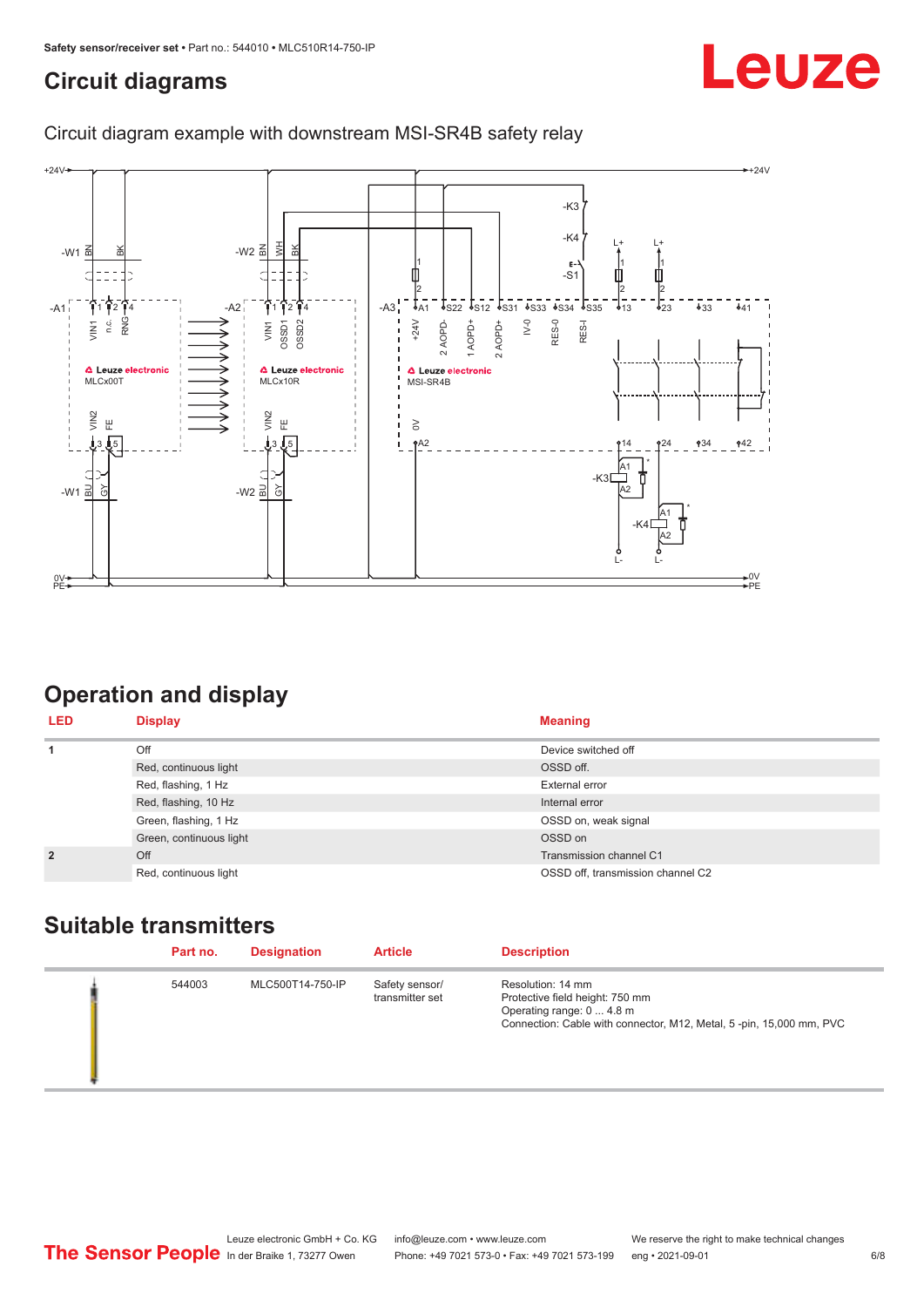## <span id="page-6-0"></span>**Part number code**

#### Part designation: **MLCxyy-za-hhhhei-ooo**



| <b>MLC</b>  | <b>Safety light curtain</b>                                                                                                                                                                                                                                                                 |
|-------------|---------------------------------------------------------------------------------------------------------------------------------------------------------------------------------------------------------------------------------------------------------------------------------------------|
| x           | <b>Series</b><br>3: MLC 300<br>5: MLC 500                                                                                                                                                                                                                                                   |
| уу          | <b>Function classes</b><br>00: transmitter<br>01: transmitter (AIDA)<br>02: transmitter with test input<br>10: basic receiver - automatic restart<br>11: basic receiver - automatic restart (AIDA)<br>20: standard receiver - EDM/RES selectable<br>30: extended receiver - blanking/muting |
| z           | Device type<br>T: transmitter<br>R: receiver                                                                                                                                                                                                                                                |
| a           | <b>Resolution</b><br>14: 14 mm<br>20:20 mm<br>30:30 mm<br>40:40 mm<br>90: 90 mm                                                                                                                                                                                                             |
| hhhh        | Protective field height<br>150  3000: from 150 mm to 3000 mm                                                                                                                                                                                                                                |
| е           | <b>Host/Guest (optional)</b><br>H: Host<br>MG: Middle Guest<br>G: Guest                                                                                                                                                                                                                     |
| j.          | Interface (optional)<br>/A: AS-i                                                                                                                                                                                                                                                            |
| 000         | Option<br>/V: high Vibration-proof<br>EX2: explosion protection (zones $2 + 22$ )<br>SPG: Smart Process Gating                                                                                                                                                                              |
| <b>Note</b> |                                                                                                                                                                                                                                                                                             |
| 0           | $\&$ A list with all available device types can be found on the Leuze website at www.leuze.com.                                                                                                                                                                                             |

### **Notes**



#### **Observe intended use!**

 $\%$  The product may only be put into operation by competent persons.

 $\%$  Only use the product in accordance with its intended use.